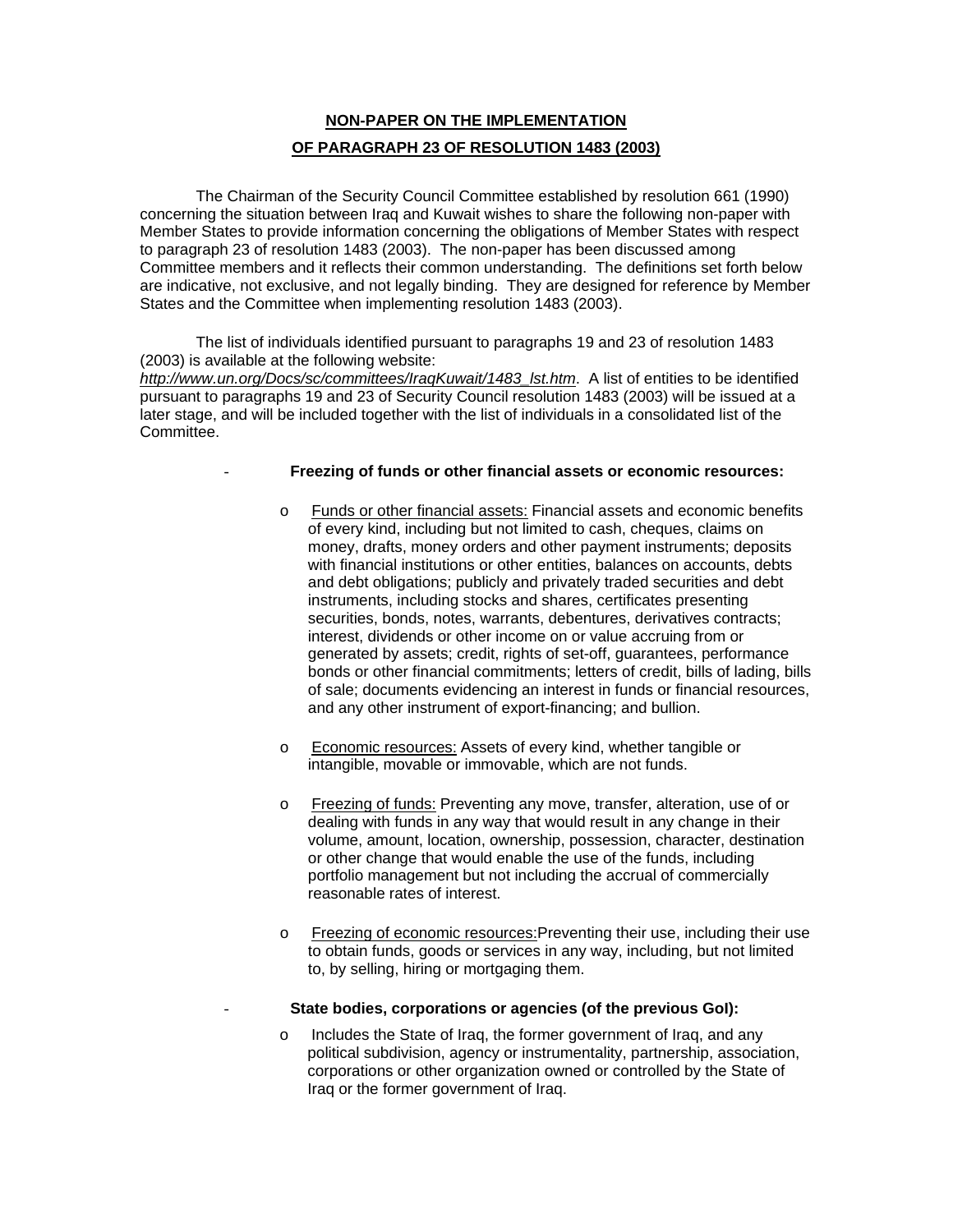o It is understood that paragraph 23 of resolution 1483 (2003) does not apply to the funds or other financial assets or economic resources of diplomatic and consular missions of Iraq, and that resolution 1483 does not affect the application of the Vienna Conventions on Diplomatic and Consular Relations of 1961 and 1963 to such funds, other financial assets or economic resources.

### - **Other senior officials of the former Iraqi regime:**

- o Cabinet officials including Deputy ministers
- o Members of Parliament
- o The heads and senior members of the military and security forces, intelligence services, military police and paramilitary police
- o The heads and senior members of state-owned /state controlled enterprises (banks, transport services, industries, utilities, media, insurance agencies etc.)
- o Senior members of the Baath Party
- o Officials of a lower rank but performing crucial functions such as certain accountants, buyers, technical experts etc.

#### - **Their immediate family members:**

- o includes parents, spouses, children, and siblings of the senior official
- o adoptions to be treated equivalently
- o other relatives as appropriate

## - **Entities owned or controlled, directly or indirectly, by them:**

- o Entities owned includes, but is not necessarily limited to, being in possession of 50% or more of the proprietary rights of a company, undertaking, institution or other entity or having a majority interest therein
- o Entities controlled include, but is not necessarily limited to, any of the following:
	- **Having the right to appoint or remove a majority of the members** of the administrative, management or supervisory body of a company, undertaking, institution or other entity;
	- Having appointed solely as a result of the exercise of one's voting rights a majority of the members of the administrative, management or supervisory body of a company, undertaking, institution or other entity who have held office during the present and previous financial year;
	- **Controlling alone, pursuant to an agreement with other** shareholders in or members of a company, undertaking, institution or other entity, a majority of shareholders´ or members´ voting rights in that company, undertaking, institution or other entity;
	- Having the right to exercise a dominant influence over a company, undertaking, institution or other entity pursuant to an agreement entered into with that company, undertaking,